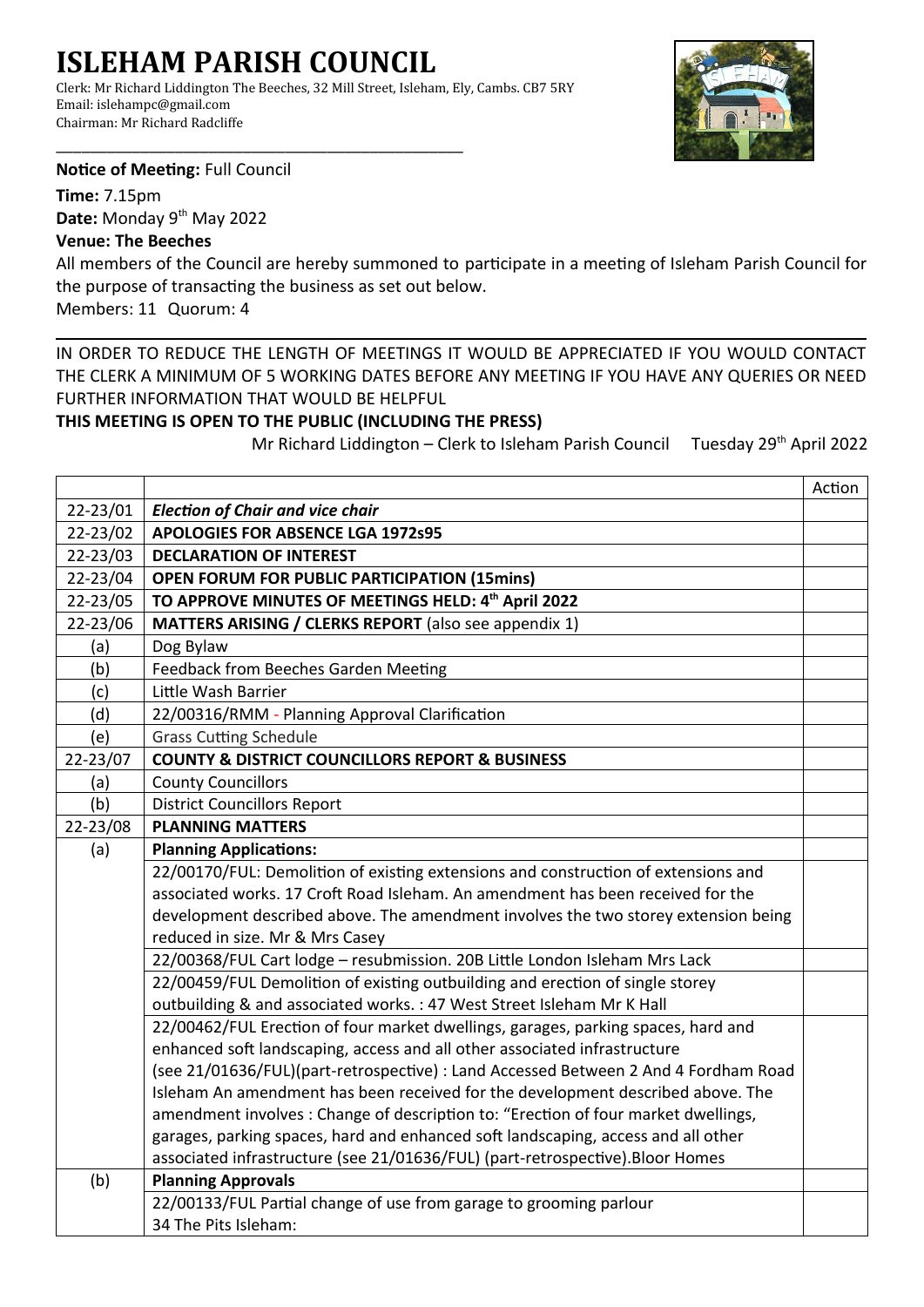| London Isleham<br>22/00343/TRET1 Eucalyptus in adjacent garden - Remove lowest horizontal branch back<br>to main stem. T2 Spruce - Remove tree leaving a 5m high section of trunk to allow the<br>retention of a climbing Rose. Removal of the tree is due to its proximity to<br>buildings and potential instability<br>21/01062/VAR To vary Condition 6 (Soft landscaping scheme), of previously approved<br>20/00890/VAR for To Vary Conditions 1 (Approved Plans) and 12 (Hard<br>Landscaping) for previously approved 18/00819/FUL to erect two dwellings<br>with attached garages and external works. Site Between Houghtons Lane And East Fen<br>Road Isleham.<br>21/01770/VARM To vary Condition 1 (Approved plans) of previously approved<br>20/00260/OUM for Erection of 17 dwellings and new access. Land Adjacent To 8 Hall<br>Barn Road Isleham<br><b>Planning Refusals</b><br>(c)<br>22/00282/FUL & 22/00312/LBC Proposed change of use of a curtilage-listed annexe to a<br>separate 2-bed dwelling house and alterations to front boundary walls including repair<br>works, reinstating of coping stone, railings and entrance gate. The High House 41 Mill<br>Street Isleham<br><b>Other Planning Matters</b><br>(d)<br>22/00327/VAR No response required To Vary Conditions 1 (Approved plans) of<br>previously approved 20/01047/RMA for Approval of the details for reserved matters for<br>Landscaping for previously approved 20/00286/VAR for Variation of condition 1<br>(Approved plans) of previously approved 19/01115/OUT for Construction of 2no.<br>detached single storey dwellings and associated Works. 55 Pound Lane Isleham<br>21/01809/FUL Erection of 4no. new detached dwellings, associated parking and<br>formation of 2no. new vehicular accesses off Pound Lane Land Northwest Of 15 Pound<br>Lane Isleham. I am writing to inform you that the above proposal on which we consulted<br>you has now been withdrawn.<br>22-23/09<br><b>POLICE MATTERS</b><br>Crime Commissioner Round Table Meeting<br>22-23/10<br><b>PLAY AREA &amp; SKATEPARK</b><br>$22 - 23/11$<br><b>RECREATION GROUND MATTERS</b><br>(a)<br><b>Cricket Nets</b><br><b>Beeches Letting Appeal</b><br>(b)<br>Fertiliser<br>(c)<br>Jubilee Picnic & Gifts<br>(d)<br>$22 - 23/12$<br><b>CEMETERY &amp; CHURCHYARD MATTERS</b><br>$22 - 23/13$<br><b>ICA REPORT/THE BEECHES</b><br>Trustee Report (GP)<br>(a)<br>Replacement Boiler<br>(b)<br><b>Roof Repairs</b><br>(c)<br>(d)<br>Maintenance Schedule (AD)<br>$22 - 23/14$<br><b>MONTHLY FINANCIAL MATTERS</b><br>Pay Accounts May 2022 - see appendix 2<br>(a) |
|-----------------------------------------------------------------------------------------------------------------------------------------------------------------------------------------------------------------------------------------------------------------------------------------------------------------------------------------------------------------------------------------------------------------------------------------------------------------------------------------------------------------------------------------------------------------------------------------------------------------------------------------------------------------------------------------------------------------------------------------------------------------------------------------------------------------------------------------------------------------------------------------------------------------------------------------------------------------------------------------------------------------------------------------------------------------------------------------------------------------------------------------------------------------------------------------------------------------------------------------------------------------------------------------------------------------------------------------------------------------------------------------------------------------------------------------------------------------------------------------------------------------------------------------------------------------------------------------------------------------------------------------------------------------------------------------------------------------------------------------------------------------------------------------------------------------------------------------------------------------------------------------------------------------------------------------------------------------------------------------------------------------------------------------------------------------------------------------------------------------------------------------------------------------------------------------------------------------------------------------------------------------------------------------------------------------------------------------------------------------------------------------------------------------------------------------------------------------------------------------------------------------------------------------------------------------------------------------------------------------------------|
|                                                                                                                                                                                                                                                                                                                                                                                                                                                                                                                                                                                                                                                                                                                                                                                                                                                                                                                                                                                                                                                                                                                                                                                                                                                                                                                                                                                                                                                                                                                                                                                                                                                                                                                                                                                                                                                                                                                                                                                                                                                                                                                                                                                                                                                                                                                                                                                                                                                                                                                                                                                                                             |
|                                                                                                                                                                                                                                                                                                                                                                                                                                                                                                                                                                                                                                                                                                                                                                                                                                                                                                                                                                                                                                                                                                                                                                                                                                                                                                                                                                                                                                                                                                                                                                                                                                                                                                                                                                                                                                                                                                                                                                                                                                                                                                                                                                                                                                                                                                                                                                                                                                                                                                                                                                                                                             |
|                                                                                                                                                                                                                                                                                                                                                                                                                                                                                                                                                                                                                                                                                                                                                                                                                                                                                                                                                                                                                                                                                                                                                                                                                                                                                                                                                                                                                                                                                                                                                                                                                                                                                                                                                                                                                                                                                                                                                                                                                                                                                                                                                                                                                                                                                                                                                                                                                                                                                                                                                                                                                             |
|                                                                                                                                                                                                                                                                                                                                                                                                                                                                                                                                                                                                                                                                                                                                                                                                                                                                                                                                                                                                                                                                                                                                                                                                                                                                                                                                                                                                                                                                                                                                                                                                                                                                                                                                                                                                                                                                                                                                                                                                                                                                                                                                                                                                                                                                                                                                                                                                                                                                                                                                                                                                                             |
|                                                                                                                                                                                                                                                                                                                                                                                                                                                                                                                                                                                                                                                                                                                                                                                                                                                                                                                                                                                                                                                                                                                                                                                                                                                                                                                                                                                                                                                                                                                                                                                                                                                                                                                                                                                                                                                                                                                                                                                                                                                                                                                                                                                                                                                                                                                                                                                                                                                                                                                                                                                                                             |
|                                                                                                                                                                                                                                                                                                                                                                                                                                                                                                                                                                                                                                                                                                                                                                                                                                                                                                                                                                                                                                                                                                                                                                                                                                                                                                                                                                                                                                                                                                                                                                                                                                                                                                                                                                                                                                                                                                                                                                                                                                                                                                                                                                                                                                                                                                                                                                                                                                                                                                                                                                                                                             |
|                                                                                                                                                                                                                                                                                                                                                                                                                                                                                                                                                                                                                                                                                                                                                                                                                                                                                                                                                                                                                                                                                                                                                                                                                                                                                                                                                                                                                                                                                                                                                                                                                                                                                                                                                                                                                                                                                                                                                                                                                                                                                                                                                                                                                                                                                                                                                                                                                                                                                                                                                                                                                             |
|                                                                                                                                                                                                                                                                                                                                                                                                                                                                                                                                                                                                                                                                                                                                                                                                                                                                                                                                                                                                                                                                                                                                                                                                                                                                                                                                                                                                                                                                                                                                                                                                                                                                                                                                                                                                                                                                                                                                                                                                                                                                                                                                                                                                                                                                                                                                                                                                                                                                                                                                                                                                                             |
|                                                                                                                                                                                                                                                                                                                                                                                                                                                                                                                                                                                                                                                                                                                                                                                                                                                                                                                                                                                                                                                                                                                                                                                                                                                                                                                                                                                                                                                                                                                                                                                                                                                                                                                                                                                                                                                                                                                                                                                                                                                                                                                                                                                                                                                                                                                                                                                                                                                                                                                                                                                                                             |
|                                                                                                                                                                                                                                                                                                                                                                                                                                                                                                                                                                                                                                                                                                                                                                                                                                                                                                                                                                                                                                                                                                                                                                                                                                                                                                                                                                                                                                                                                                                                                                                                                                                                                                                                                                                                                                                                                                                                                                                                                                                                                                                                                                                                                                                                                                                                                                                                                                                                                                                                                                                                                             |
|                                                                                                                                                                                                                                                                                                                                                                                                                                                                                                                                                                                                                                                                                                                                                                                                                                                                                                                                                                                                                                                                                                                                                                                                                                                                                                                                                                                                                                                                                                                                                                                                                                                                                                                                                                                                                                                                                                                                                                                                                                                                                                                                                                                                                                                                                                                                                                                                                                                                                                                                                                                                                             |
|                                                                                                                                                                                                                                                                                                                                                                                                                                                                                                                                                                                                                                                                                                                                                                                                                                                                                                                                                                                                                                                                                                                                                                                                                                                                                                                                                                                                                                                                                                                                                                                                                                                                                                                                                                                                                                                                                                                                                                                                                                                                                                                                                                                                                                                                                                                                                                                                                                                                                                                                                                                                                             |
|                                                                                                                                                                                                                                                                                                                                                                                                                                                                                                                                                                                                                                                                                                                                                                                                                                                                                                                                                                                                                                                                                                                                                                                                                                                                                                                                                                                                                                                                                                                                                                                                                                                                                                                                                                                                                                                                                                                                                                                                                                                                                                                                                                                                                                                                                                                                                                                                                                                                                                                                                                                                                             |
|                                                                                                                                                                                                                                                                                                                                                                                                                                                                                                                                                                                                                                                                                                                                                                                                                                                                                                                                                                                                                                                                                                                                                                                                                                                                                                                                                                                                                                                                                                                                                                                                                                                                                                                                                                                                                                                                                                                                                                                                                                                                                                                                                                                                                                                                                                                                                                                                                                                                                                                                                                                                                             |
|                                                                                                                                                                                                                                                                                                                                                                                                                                                                                                                                                                                                                                                                                                                                                                                                                                                                                                                                                                                                                                                                                                                                                                                                                                                                                                                                                                                                                                                                                                                                                                                                                                                                                                                                                                                                                                                                                                                                                                                                                                                                                                                                                                                                                                                                                                                                                                                                                                                                                                                                                                                                                             |
|                                                                                                                                                                                                                                                                                                                                                                                                                                                                                                                                                                                                                                                                                                                                                                                                                                                                                                                                                                                                                                                                                                                                                                                                                                                                                                                                                                                                                                                                                                                                                                                                                                                                                                                                                                                                                                                                                                                                                                                                                                                                                                                                                                                                                                                                                                                                                                                                                                                                                                                                                                                                                             |
|                                                                                                                                                                                                                                                                                                                                                                                                                                                                                                                                                                                                                                                                                                                                                                                                                                                                                                                                                                                                                                                                                                                                                                                                                                                                                                                                                                                                                                                                                                                                                                                                                                                                                                                                                                                                                                                                                                                                                                                                                                                                                                                                                                                                                                                                                                                                                                                                                                                                                                                                                                                                                             |
|                                                                                                                                                                                                                                                                                                                                                                                                                                                                                                                                                                                                                                                                                                                                                                                                                                                                                                                                                                                                                                                                                                                                                                                                                                                                                                                                                                                                                                                                                                                                                                                                                                                                                                                                                                                                                                                                                                                                                                                                                                                                                                                                                                                                                                                                                                                                                                                                                                                                                                                                                                                                                             |
|                                                                                                                                                                                                                                                                                                                                                                                                                                                                                                                                                                                                                                                                                                                                                                                                                                                                                                                                                                                                                                                                                                                                                                                                                                                                                                                                                                                                                                                                                                                                                                                                                                                                                                                                                                                                                                                                                                                                                                                                                                                                                                                                                                                                                                                                                                                                                                                                                                                                                                                                                                                                                             |
|                                                                                                                                                                                                                                                                                                                                                                                                                                                                                                                                                                                                                                                                                                                                                                                                                                                                                                                                                                                                                                                                                                                                                                                                                                                                                                                                                                                                                                                                                                                                                                                                                                                                                                                                                                                                                                                                                                                                                                                                                                                                                                                                                                                                                                                                                                                                                                                                                                                                                                                                                                                                                             |
|                                                                                                                                                                                                                                                                                                                                                                                                                                                                                                                                                                                                                                                                                                                                                                                                                                                                                                                                                                                                                                                                                                                                                                                                                                                                                                                                                                                                                                                                                                                                                                                                                                                                                                                                                                                                                                                                                                                                                                                                                                                                                                                                                                                                                                                                                                                                                                                                                                                                                                                                                                                                                             |
|                                                                                                                                                                                                                                                                                                                                                                                                                                                                                                                                                                                                                                                                                                                                                                                                                                                                                                                                                                                                                                                                                                                                                                                                                                                                                                                                                                                                                                                                                                                                                                                                                                                                                                                                                                                                                                                                                                                                                                                                                                                                                                                                                                                                                                                                                                                                                                                                                                                                                                                                                                                                                             |
|                                                                                                                                                                                                                                                                                                                                                                                                                                                                                                                                                                                                                                                                                                                                                                                                                                                                                                                                                                                                                                                                                                                                                                                                                                                                                                                                                                                                                                                                                                                                                                                                                                                                                                                                                                                                                                                                                                                                                                                                                                                                                                                                                                                                                                                                                                                                                                                                                                                                                                                                                                                                                             |
|                                                                                                                                                                                                                                                                                                                                                                                                                                                                                                                                                                                                                                                                                                                                                                                                                                                                                                                                                                                                                                                                                                                                                                                                                                                                                                                                                                                                                                                                                                                                                                                                                                                                                                                                                                                                                                                                                                                                                                                                                                                                                                                                                                                                                                                                                                                                                                                                                                                                                                                                                                                                                             |
|                                                                                                                                                                                                                                                                                                                                                                                                                                                                                                                                                                                                                                                                                                                                                                                                                                                                                                                                                                                                                                                                                                                                                                                                                                                                                                                                                                                                                                                                                                                                                                                                                                                                                                                                                                                                                                                                                                                                                                                                                                                                                                                                                                                                                                                                                                                                                                                                                                                                                                                                                                                                                             |
|                                                                                                                                                                                                                                                                                                                                                                                                                                                                                                                                                                                                                                                                                                                                                                                                                                                                                                                                                                                                                                                                                                                                                                                                                                                                                                                                                                                                                                                                                                                                                                                                                                                                                                                                                                                                                                                                                                                                                                                                                                                                                                                                                                                                                                                                                                                                                                                                                                                                                                                                                                                                                             |
|                                                                                                                                                                                                                                                                                                                                                                                                                                                                                                                                                                                                                                                                                                                                                                                                                                                                                                                                                                                                                                                                                                                                                                                                                                                                                                                                                                                                                                                                                                                                                                                                                                                                                                                                                                                                                                                                                                                                                                                                                                                                                                                                                                                                                                                                                                                                                                                                                                                                                                                                                                                                                             |
|                                                                                                                                                                                                                                                                                                                                                                                                                                                                                                                                                                                                                                                                                                                                                                                                                                                                                                                                                                                                                                                                                                                                                                                                                                                                                                                                                                                                                                                                                                                                                                                                                                                                                                                                                                                                                                                                                                                                                                                                                                                                                                                                                                                                                                                                                                                                                                                                                                                                                                                                                                                                                             |
|                                                                                                                                                                                                                                                                                                                                                                                                                                                                                                                                                                                                                                                                                                                                                                                                                                                                                                                                                                                                                                                                                                                                                                                                                                                                                                                                                                                                                                                                                                                                                                                                                                                                                                                                                                                                                                                                                                                                                                                                                                                                                                                                                                                                                                                                                                                                                                                                                                                                                                                                                                                                                             |
|                                                                                                                                                                                                                                                                                                                                                                                                                                                                                                                                                                                                                                                                                                                                                                                                                                                                                                                                                                                                                                                                                                                                                                                                                                                                                                                                                                                                                                                                                                                                                                                                                                                                                                                                                                                                                                                                                                                                                                                                                                                                                                                                                                                                                                                                                                                                                                                                                                                                                                                                                                                                                             |
|                                                                                                                                                                                                                                                                                                                                                                                                                                                                                                                                                                                                                                                                                                                                                                                                                                                                                                                                                                                                                                                                                                                                                                                                                                                                                                                                                                                                                                                                                                                                                                                                                                                                                                                                                                                                                                                                                                                                                                                                                                                                                                                                                                                                                                                                                                                                                                                                                                                                                                                                                                                                                             |
|                                                                                                                                                                                                                                                                                                                                                                                                                                                                                                                                                                                                                                                                                                                                                                                                                                                                                                                                                                                                                                                                                                                                                                                                                                                                                                                                                                                                                                                                                                                                                                                                                                                                                                                                                                                                                                                                                                                                                                                                                                                                                                                                                                                                                                                                                                                                                                                                                                                                                                                                                                                                                             |
|                                                                                                                                                                                                                                                                                                                                                                                                                                                                                                                                                                                                                                                                                                                                                                                                                                                                                                                                                                                                                                                                                                                                                                                                                                                                                                                                                                                                                                                                                                                                                                                                                                                                                                                                                                                                                                                                                                                                                                                                                                                                                                                                                                                                                                                                                                                                                                                                                                                                                                                                                                                                                             |
|                                                                                                                                                                                                                                                                                                                                                                                                                                                                                                                                                                                                                                                                                                                                                                                                                                                                                                                                                                                                                                                                                                                                                                                                                                                                                                                                                                                                                                                                                                                                                                                                                                                                                                                                                                                                                                                                                                                                                                                                                                                                                                                                                                                                                                                                                                                                                                                                                                                                                                                                                                                                                             |
|                                                                                                                                                                                                                                                                                                                                                                                                                                                                                                                                                                                                                                                                                                                                                                                                                                                                                                                                                                                                                                                                                                                                                                                                                                                                                                                                                                                                                                                                                                                                                                                                                                                                                                                                                                                                                                                                                                                                                                                                                                                                                                                                                                                                                                                                                                                                                                                                                                                                                                                                                                                                                             |
|                                                                                                                                                                                                                                                                                                                                                                                                                                                                                                                                                                                                                                                                                                                                                                                                                                                                                                                                                                                                                                                                                                                                                                                                                                                                                                                                                                                                                                                                                                                                                                                                                                                                                                                                                                                                                                                                                                                                                                                                                                                                                                                                                                                                                                                                                                                                                                                                                                                                                                                                                                                                                             |
|                                                                                                                                                                                                                                                                                                                                                                                                                                                                                                                                                                                                                                                                                                                                                                                                                                                                                                                                                                                                                                                                                                                                                                                                                                                                                                                                                                                                                                                                                                                                                                                                                                                                                                                                                                                                                                                                                                                                                                                                                                                                                                                                                                                                                                                                                                                                                                                                                                                                                                                                                                                                                             |
|                                                                                                                                                                                                                                                                                                                                                                                                                                                                                                                                                                                                                                                                                                                                                                                                                                                                                                                                                                                                                                                                                                                                                                                                                                                                                                                                                                                                                                                                                                                                                                                                                                                                                                                                                                                                                                                                                                                                                                                                                                                                                                                                                                                                                                                                                                                                                                                                                                                                                                                                                                                                                             |
|                                                                                                                                                                                                                                                                                                                                                                                                                                                                                                                                                                                                                                                                                                                                                                                                                                                                                                                                                                                                                                                                                                                                                                                                                                                                                                                                                                                                                                                                                                                                                                                                                                                                                                                                                                                                                                                                                                                                                                                                                                                                                                                                                                                                                                                                                                                                                                                                                                                                                                                                                                                                                             |
|                                                                                                                                                                                                                                                                                                                                                                                                                                                                                                                                                                                                                                                                                                                                                                                                                                                                                                                                                                                                                                                                                                                                                                                                                                                                                                                                                                                                                                                                                                                                                                                                                                                                                                                                                                                                                                                                                                                                                                                                                                                                                                                                                                                                                                                                                                                                                                                                                                                                                                                                                                                                                             |
|                                                                                                                                                                                                                                                                                                                                                                                                                                                                                                                                                                                                                                                                                                                                                                                                                                                                                                                                                                                                                                                                                                                                                                                                                                                                                                                                                                                                                                                                                                                                                                                                                                                                                                                                                                                                                                                                                                                                                                                                                                                                                                                                                                                                                                                                                                                                                                                                                                                                                                                                                                                                                             |
|                                                                                                                                                                                                                                                                                                                                                                                                                                                                                                                                                                                                                                                                                                                                                                                                                                                                                                                                                                                                                                                                                                                                                                                                                                                                                                                                                                                                                                                                                                                                                                                                                                                                                                                                                                                                                                                                                                                                                                                                                                                                                                                                                                                                                                                                                                                                                                                                                                                                                                                                                                                                                             |
|                                                                                                                                                                                                                                                                                                                                                                                                                                                                                                                                                                                                                                                                                                                                                                                                                                                                                                                                                                                                                                                                                                                                                                                                                                                                                                                                                                                                                                                                                                                                                                                                                                                                                                                                                                                                                                                                                                                                                                                                                                                                                                                                                                                                                                                                                                                                                                                                                                                                                                                                                                                                                             |
| To Approve Bank Reconciliation for March 2022 - see appendix 3<br>(b)                                                                                                                                                                                                                                                                                                                                                                                                                                                                                                                                                                                                                                                                                                                                                                                                                                                                                                                                                                                                                                                                                                                                                                                                                                                                                                                                                                                                                                                                                                                                                                                                                                                                                                                                                                                                                                                                                                                                                                                                                                                                                                                                                                                                                                                                                                                                                                                                                                                                                                                                                       |
| Laptop Purchase<br>(c)                                                                                                                                                                                                                                                                                                                                                                                                                                                                                                                                                                                                                                                                                                                                                                                                                                                                                                                                                                                                                                                                                                                                                                                                                                                                                                                                                                                                                                                                                                                                                                                                                                                                                                                                                                                                                                                                                                                                                                                                                                                                                                                                                                                                                                                                                                                                                                                                                                                                                                                                                                                                      |
| (d)<br><b>Beeches Insurance Questionnaire</b>                                                                                                                                                                                                                                                                                                                                                                                                                                                                                                                                                                                                                                                                                                                                                                                                                                                                                                                                                                                                                                                                                                                                                                                                                                                                                                                                                                                                                                                                                                                                                                                                                                                                                                                                                                                                                                                                                                                                                                                                                                                                                                                                                                                                                                                                                                                                                                                                                                                                                                                                                                               |
|                                                                                                                                                                                                                                                                                                                                                                                                                                                                                                                                                                                                                                                                                                                                                                                                                                                                                                                                                                                                                                                                                                                                                                                                                                                                                                                                                                                                                                                                                                                                                                                                                                                                                                                                                                                                                                                                                                                                                                                                                                                                                                                                                                                                                                                                                                                                                                                                                                                                                                                                                                                                                             |
|                                                                                                                                                                                                                                                                                                                                                                                                                                                                                                                                                                                                                                                                                                                                                                                                                                                                                                                                                                                                                                                                                                                                                                                                                                                                                                                                                                                                                                                                                                                                                                                                                                                                                                                                                                                                                                                                                                                                                                                                                                                                                                                                                                                                                                                                                                                                                                                                                                                                                                                                                                                                                             |
| $22 - 23/15$<br><b>HIGHWAYS/FOOTPATH MATTERS</b>                                                                                                                                                                                                                                                                                                                                                                                                                                                                                                                                                                                                                                                                                                                                                                                                                                                                                                                                                                                                                                                                                                                                                                                                                                                                                                                                                                                                                                                                                                                                                                                                                                                                                                                                                                                                                                                                                                                                                                                                                                                                                                                                                                                                                                                                                                                                                                                                                                                                                                                                                                            |
| Proposed TTRO: East Road, Isleham 06/06/2022-08/06/2022<br>(a)                                                                                                                                                                                                                                                                                                                                                                                                                                                                                                                                                                                                                                                                                                                                                                                                                                                                                                                                                                                                                                                                                                                                                                                                                                                                                                                                                                                                                                                                                                                                                                                                                                                                                                                                                                                                                                                                                                                                                                                                                                                                                                                                                                                                                                                                                                                                                                                                                                                                                                                                                              |
| Proposed TTRO: Pound Lane 20/06/2022-24/06/2022<br>(b)<br>PARISH COUNCIL POLICY UPDATES AND REVIEW<br>$22 - 23/16$                                                                                                                                                                                                                                                                                                                                                                                                                                                                                                                                                                                                                                                                                                                                                                                                                                                                                                                                                                                                                                                                                                                                                                                                                                                                                                                                                                                                                                                                                                                                                                                                                                                                                                                                                                                                                                                                                                                                                                                                                                                                                                                                                                                                                                                                                                                                                                                                                                                                                                          |

Clerk: Mr Richard Liddington The Beeches, Mill Street, Isleham, Ely, Cambridgeshire, CB7 5RY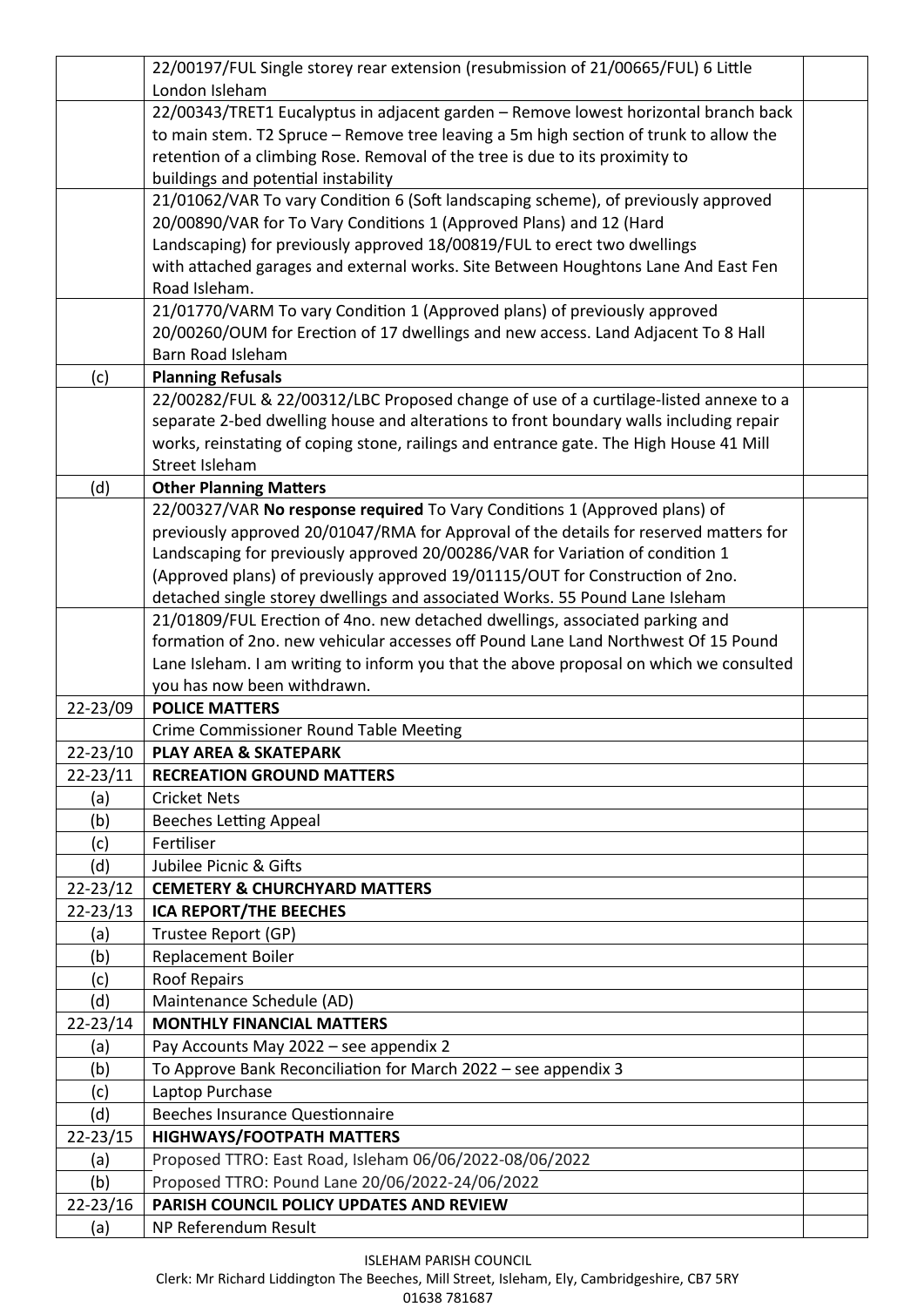| (b)          | Haddenham & Aldrith Neighbourhood Plan                                  |  |
|--------------|-------------------------------------------------------------------------|--|
| (c)          | <b>Annual Parish Meeting</b>                                            |  |
| (d)          | ECDC Local Plan - Single issue Review                                   |  |
| $22 - 23/17$ | <b>CORRESPONDENCE/MATTERS FOR INFORMATION ONLY</b>                      |  |
| (a)          | Footpaths                                                               |  |
| (b)          | Detritus                                                                |  |
| $22 - 23/18$ | <b>ALLOTMENT MATTERS</b>                                                |  |
| 22-23/19     | <b>ORCHARD MATTERS</b>                                                  |  |
|              | Councillor Report (JM)                                                  |  |
| $22 - 23/20$ | <b>WASH MATTERS</b>                                                     |  |
|              | Councillor Report (DB/RR)                                               |  |
| $22 - 23/21$ | <b>MOTION TO EXCLUDE THE PUBLIC AND PRESS</b>                           |  |
|              | At this point any members of the press or public must leave the meeting |  |
|              | Mins of ex mtg 4.4.22                                                   |  |
|              | TW contract                                                             |  |
| 22-23/22     | DATE OF NEXT MEETINGS                                                   |  |
|              | Monday 6 <sup>th</sup> June                                             |  |
|              | Monday 4 <sup>th</sup> July                                             |  |
| $22 - 23/23$ | <b>AGENDA ITEMS FOR NEXT / FUTURE MEETING</b>                           |  |

R.D. Lobtup

| <b>Appendix 1</b>                                                                            |                                                                   |  |  |  |  |  |  |
|----------------------------------------------------------------------------------------------|-------------------------------------------------------------------|--|--|--|--|--|--|
| Agenda                                                                                       | <b>Comments on Progress</b><br><b>Action Point</b><br>Responsible |  |  |  |  |  |  |
| <b>ISLEHAM PARISH COUNCIL</b>                                                                |                                                                   |  |  |  |  |  |  |
| Clerk: Mr Richard Liddington The Beeches, Mill Street, Isleham, Ely, Cambridgeshire, CB7 5RY |                                                                   |  |  |  |  |  |  |
|                                                                                              | 01638 781687                                                      |  |  |  |  |  |  |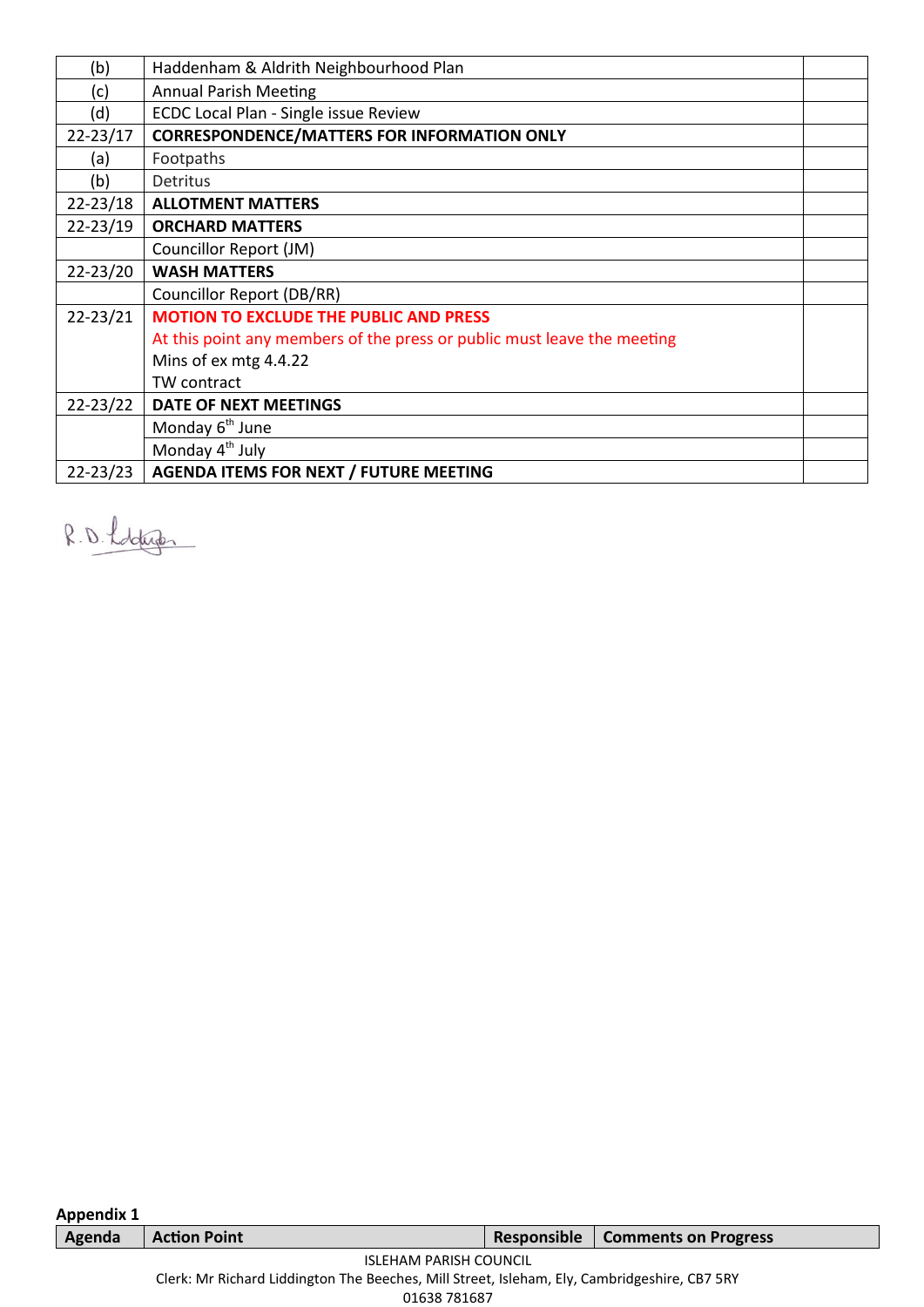| <b>No</b>    |                                                                      |                |                                                   |
|--------------|----------------------------------------------------------------------|----------------|---------------------------------------------------|
|              | Distribute draft mins                                                | Clerk          | 5.4 emailed to councillors                        |
| 234c         | Discuss dog issues with IUYFC                                        | DB             |                                                   |
| 235          | <b>Publish March mins</b>                                            | Clerk          | 11.4.22 emailed to CP                             |
| 236b         | Obtain further cladding samples                                      | <b>DB</b>      |                                                   |
| 236d         | Explore                                                              | Clerk          | Contacted Soham and Histon &                      |
|              | dog byelaws<br>$\qquad \qquad \blacksquare$                          |                | Impington PC                                      |
|              | national schemes relating to dog fouling<br>$\overline{\phantom{a}}$ |                | Also ECDC legal services Reference:               |
|              |                                                                      |                | (FS-Case-414757598) who've referred               |
|              |                                                                      |                | it back to their dog warden                       |
|              |                                                                      |                | 12.4.22 Registered interest with Keep             |
|              |                                                                      |                | Britain Tidy (we're watching you)                 |
|              |                                                                      |                | schemes                                           |
|              |                                                                      |                | https://www.gov.uk/guidance/local-                |
|              |                                                                      |                | government-legislation-byelaws                    |
| 238a         | Submit planning responses                                            | Clerk          | 5.4 responses submitted via email                 |
|              | <b>Explore MUGA options</b>                                          | Clerk          | 19.4 emailed                                      |
|              |                                                                      |                | NovaSport: mtg 4.5.22                             |
|              |                                                                      |                | Dura Sport: mtg tba                               |
|              |                                                                      |                | HB Sport Surface for tenders                      |
|              | Discuss cricket nets with ICC                                        | Clerk          | 11.4 & 19.4 Various emails                        |
| 241a         |                                                                      |                | Nets put up 23.4 repairs still                    |
|              |                                                                      |                | required                                          |
|              | Seek quotes for boundary fencing with                                | Clerk          | 19.4 Email sent to Palmers - no                   |
|              | reduced size mesh                                                    |                | response as yet                                   |
|              | Purchase any identified hand tools                                   | Clerk / JB     | 12.4. Notified Sam Earl of approval -             |
|              |                                                                      |                | await request list                                |
| 242а-е       | Confirm headstone requests                                           | <b>Clerk</b>   | 11.4 Confirmed via email                          |
| 242f         | Confirm cemetery wall quote                                          | Clerk          | 12.4 Confirmed via email                          |
|              | Transfer £40k from Redwood account                                   | JB             |                                                   |
| 243a         | Chase up:                                                            |                | Roof quote received and forward to                |
|              | Roof repairs                                                         | Clerk          | RR & GP (added to May agenda)                     |
|              | Door fixture                                                         |                |                                                   |
|              | Bar window                                                           |                |                                                   |
| 243b<br>243c | Develop Beeches maintenance plan                                     | AD. CC, RR     |                                                   |
|              | Respond to Table Tennis request                                      | Clerk<br>Clerk | 11.4 Confirmed no funding available               |
| 243d         | Respond to letting request                                           |                | 11.4 Confirmed. requested appeal<br>(May meeting) |
| 244          | <b>Complete Pay Accounts</b>                                         | JB             |                                                   |
| 245          | Confirm SP Landscape tender                                          | Clerk          | 11.4 Confirmed. Scheduled:                        |
| 247          | Respond to Dog for Ella funding request                              | Clerk          | 11.4 Confirmed.                                   |
| 248          | Confirm Shed request                                                 | Clerk          | 11.4 Confirmed                                    |
| 250          | Explore wash barriers                                                | Clerk          | 11.4 Emails sent to Mead, Melcon                  |
|              | Contact residents                                                    |                | and Truelink.                                     |
|              |                                                                      |                | Posted on Marina Facebook page                    |
|              |                                                                      |                | and residents association                         |
|              |                                                                      |                | See May agenda                                    |
| Other        |                                                                      |                |                                                   |
| action:      |                                                                      |                |                                                   |

Appendix 2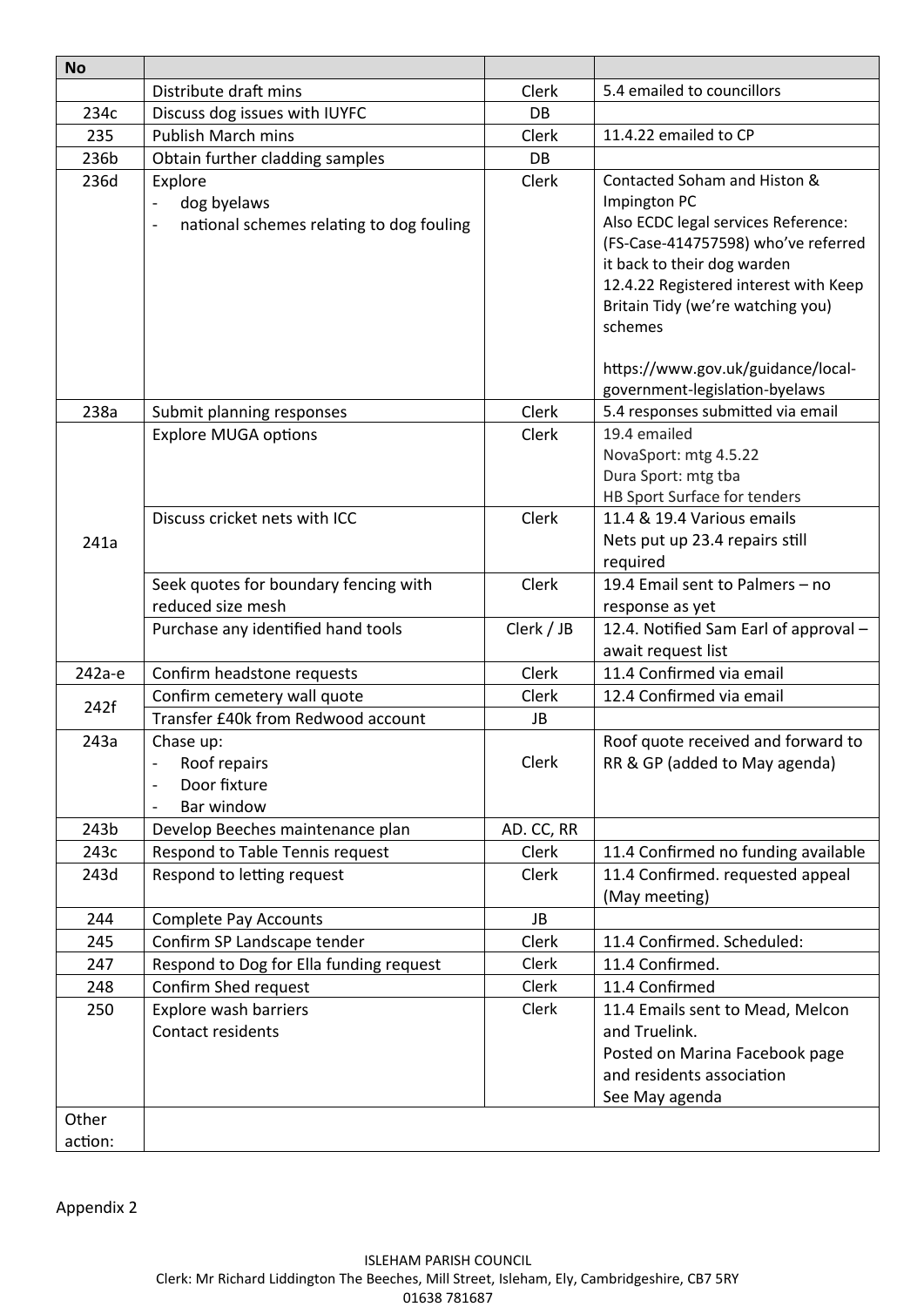| Pay Accounts 9th May 2022 |                                     |                                                 |            |        |                  |                                                           |
|---------------------------|-------------------------------------|-------------------------------------------------|------------|--------|------------------|-----------------------------------------------------------|
| Cheque No                 | Payee                               | Item                                            | <b>Net</b> | Vat    | Total            | Power                                                     |
|                           |                                     | <b>Payments made since last meeting</b>         |            |        |                  |                                                           |
| <b>BACS</b>               | <b>Staff Salaries</b>               | April 2022                                      | £2,194.43  | £0.00  | £2,194.43        | LGA 1972<br>s112                                          |
| DD                        | Lloyds Bank<br><b>Multipay Card</b> | Monthly Fee                                     | £3.00      | £0.00  | £3.00            | LGA 1972 s50                                              |
|                           |                                     | Laptop                                          | £316.66    | £63.33 | £379.99          | LGA 1972 s50                                              |
|                           |                                     |                                                 |            |        | Total<br>£382.99 |                                                           |
| DD                        | Smart                               | Pension-March<br>2022                           | £38.34     | £0.00  | £38.34           | <b>LGA 1972</b><br>s112                                   |
| DD                        | Smart                               | Pension-April<br>2022                           | £37.15     | £0.00  | £37.15           | <b>LGA 1972</b><br>s112                                   |
| <b>DD</b>                 | <b>PWLB</b>                         | Loan                                            | £3,040.20  | £0.00  | £3,040.20        | LG Finance<br>Act 1992 s50                                |
|                           |                                     | Payments for authorisation at tonight's meeting |            |        |                  |                                                           |
|                           |                                     |                                                 |            |        |                  |                                                           |
| 126PB00008019             | <b>HMRC</b>                         | Tax & NI April                                  | £34.06     | £0.00  | £34.06           | <b>LGA 1972</b><br>s112                                   |
| SBO1173351                | Veolia                              | Cemetery Bin                                    | £90.10     | £18.02 | £108.12          | Local<br>Authorities<br>Cemetery<br>Orders 1977<br>& 1986 |
| 3859                      | Shinetime                           | <b>Beeches</b><br>Changing<br>Rooms-Cleaning    | £330.00    | £66.00 | £396.00          | Open Spaces<br>Act 1906 ss9<br>&10 LGA<br>1972 s214       |
| 1061                      | Jane Sheldrick                      | Prepare April<br>2022 Salaries                  | £39.00     | £0.00  | £39.00           | <b>LGA 1972</b><br>s112                                   |
|                           | <b>Tim Wilding</b>                  | Fuel & Travel                                   | £35.11     | £4.50  | £39.61           | Local<br>Authorities<br>Cemetery<br>Orders 1977<br>& 1986 |
| 423002882911              | Cambs County<br>Council             | <b>Three Trees</b><br><b>Allotment Rent</b>     | £285.00    | £0.00  | £285.00          | Open Spaces<br>Act 1906 ss9<br>&10 LGA<br>1972 s214       |
| 10323023                  | Wave                                | <b>Burial Ground-</b><br>Water                  | £11.78     | £0.00  | £11.78           | Local<br>Authorities<br>Cemetery<br>Orders 1977<br>& 1986 |
| IN03159001                | Npower                              | <b>Street Lights</b>                            | £30.96     | £1.55  | £32.51           | Open Spaces<br>Act 1906 ss9<br>&10 LGA<br>1972 s214       |